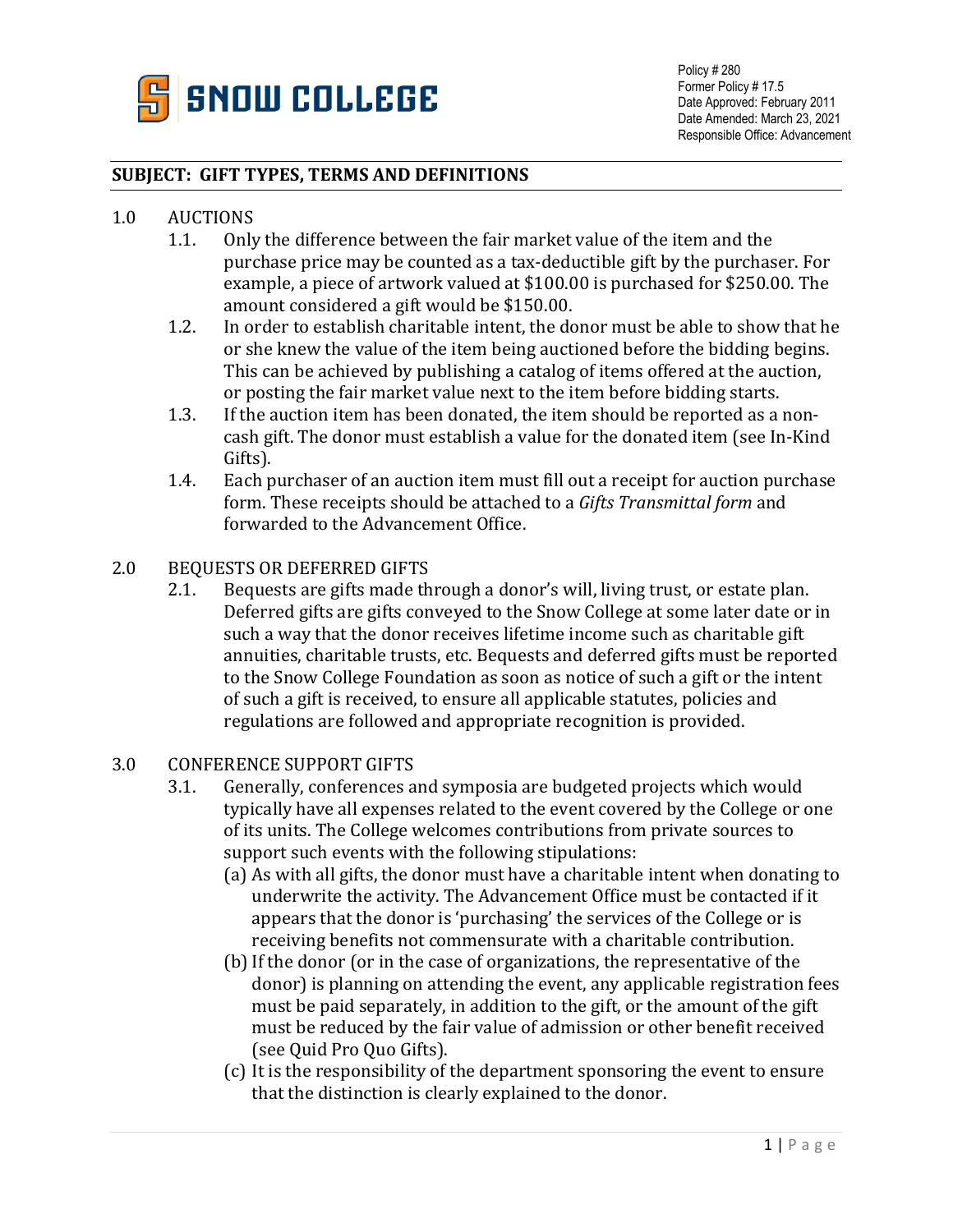

# 4.0 DETERMINING THE DONOR<br>4.1. Under the vast maiori

- Under the vast majority of cases, the person or organizations whose name appears on the face of the check shall be considered the legal donor of a gift. For gifts of securities and real property, the person or organization in whose name that property was registered is considered the donor. Exceptions are cashier's checks and money orders, which are provided by banks to their customers as a convenience. In this case, the person or organization on whose behalf the cashier's check or money order is drawn is considered the donor (see Honoraria as Gifts). If you are uncertain about whom the proper donor is, please contact the Advancement Office for assistance.
- 4.2. Common examples of when it may be difficult to determine the donor are listed below:
	- (a) A donor maintains a fund (normally a donor advised fund) with a community foundation (e.g., Community Foundation for Southern Utah) or a charitable gift fund (e.g., Fidelity Charitable Gift Fund) directs the foundation or fund to issue a check to the Snow College Foundation. The community foundation or charitable gift fund, not the individual, is the legal donor, although the individual may receive 'soft credit' for the gift. (See Soft Credit Donations). Please note: As per IRS regulations, funds distributed from a third-party charitable organization may not be used to satisfy a personal legally enforceable pledge obligation.
	- (b) Several people pool their money, giving that money to a person who writes a check as a charitable contribution. In this case, the legal donor is the person who wrote the check, not the people who provided the money.
	- (c) Someone gives money to an organization that collects money for dispersal to other charities, designating that the funds be given to the College. The legal donor is the organization, not the individual, although 'soft credit' would be given.
	- (d) A legally enforceable pledge is made under an individual's name, but the pledge payment is paid with a third party check. The tax receipt will be issued in the name of the third party, not the individual. Please note: This payment from the third party may not legally be applied against the personal pledge obligation, unless the third party is specifically a party to the original and accepted pledge.
	- (e) Priority seating rights for athletic events are held by Mr. D., who allows his friend Mr. Y to pay attendance fees and contributions associated with priority seating charges. The tax receipt for the contribution portion will be sent to Mr. Y, who actually issued the check.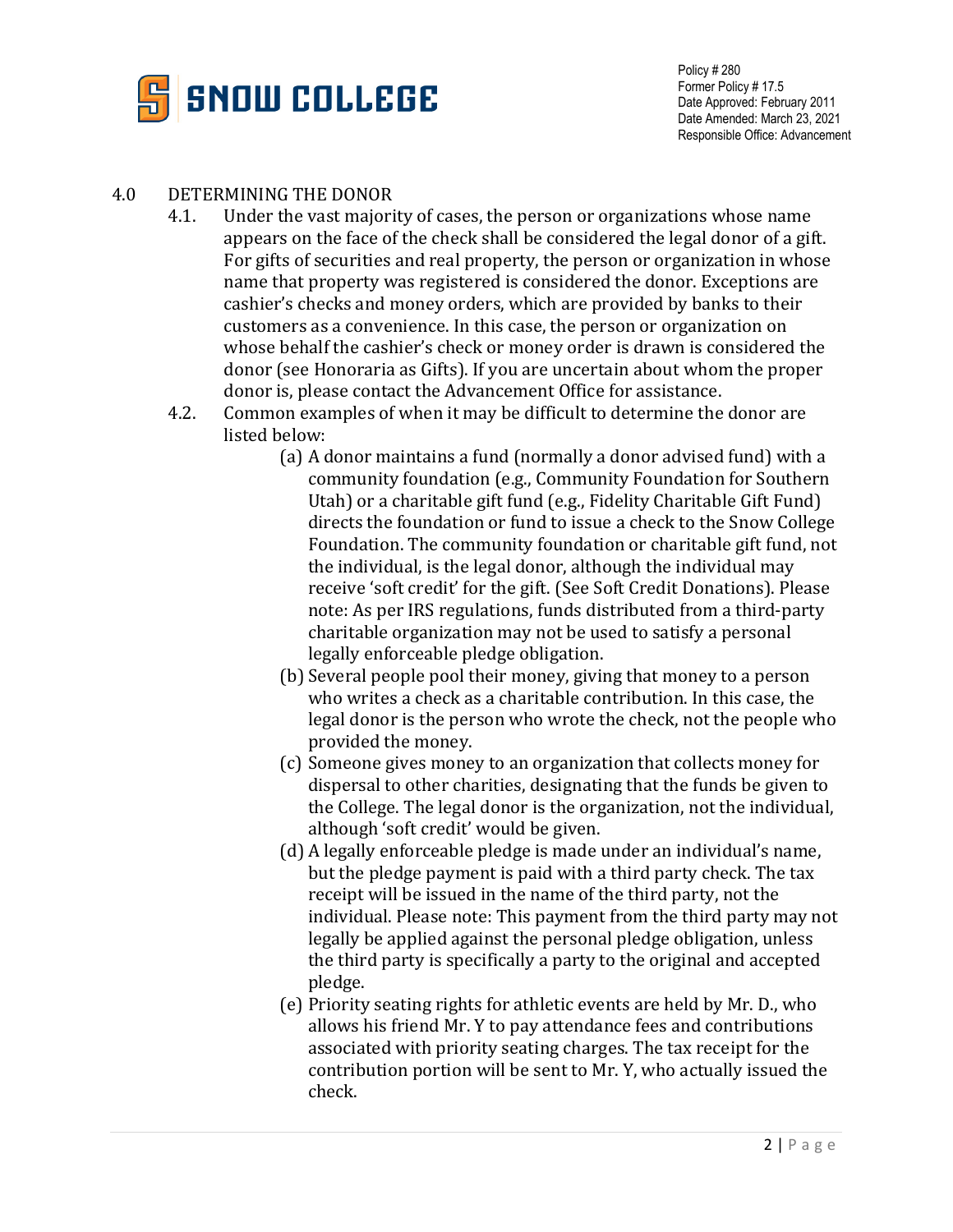

#### 5.0 ENDOWMENTS

- 5.1. An endowment is a fund where the principal (corpus) is held for investment and the interest earnings from the principal are made available for spending. There is only one authorized repository for endowment gifts: The Snow College Foundation. Endowment gifts are subject to the provisions of the Advancement Office Policies and Endowment and Investment Policies.
- 5.2. Endowment gifts can be made with cash and/or bequests. Other forms of donations, such as stock, that can be easily converted to cash may be acceptable but must be approved by the Vice President for Finance and/or a Presidential designee on a case-by-case basis.
- 5.3. A restricted, named endowment can be created with an amount equivalent to one year of current tuition and fees rounded up to the next \$100 times 6, either during their lifetime, through a bequest, or through a similar form of donation with special approval as stated above. With a restricted endowment, the endowment is named by the donors though criteria cannot be specified until the corpus reaches an amount equivalent to one year of current tuition and fees rounded up to the next \$100 times 9. Donors must specify whether interest earnings should be spent on general scholarships or whether earnings should be re-invested in the endowment fund to reach the necessary limit for criteria to be specified.
- 5.4. An unrestricted, named endowment can be created with an amount equivalent to one year of current tuition and fees rounded up to the next \$100 times 9, either during their lifetime. through a bequest, or through a similar form of donation with special approval as stated above. With an unrestricted endowment, the endowment is named by the donors and spending criteria is chosen by the donors.

# 6.0 FAIR MARKET VALUE<br>6.1. This is the value

This is the value attached to any benefit given to a donor in exchange for his or her contribution and is defined as what a reasonable person would expect to pay for the item in an open market. Any item representing more than a token fair market value, as defined by IRS policies, must be deducted from the total donor contribution to determine the tax-deductible amount of the gift. An example would be a dinner for which attendance is priced at \$50. If the value of the dinner were \$15, the donor's tax-deductible portion of the \$50.00 attendance charge would be reduced by \$15.00. Please note there is a distinct difference between the cost of an item and the fair market value (see Quid Pro Quo Gifts).

# 7.0 GIFTS MADE BY COLLEGE EMPLOYEES<br>7.1. While Snow College appreciates

While Snow College appreciates charitable financial support of its faculty members and staff, care must be taken to ensure that such support follows all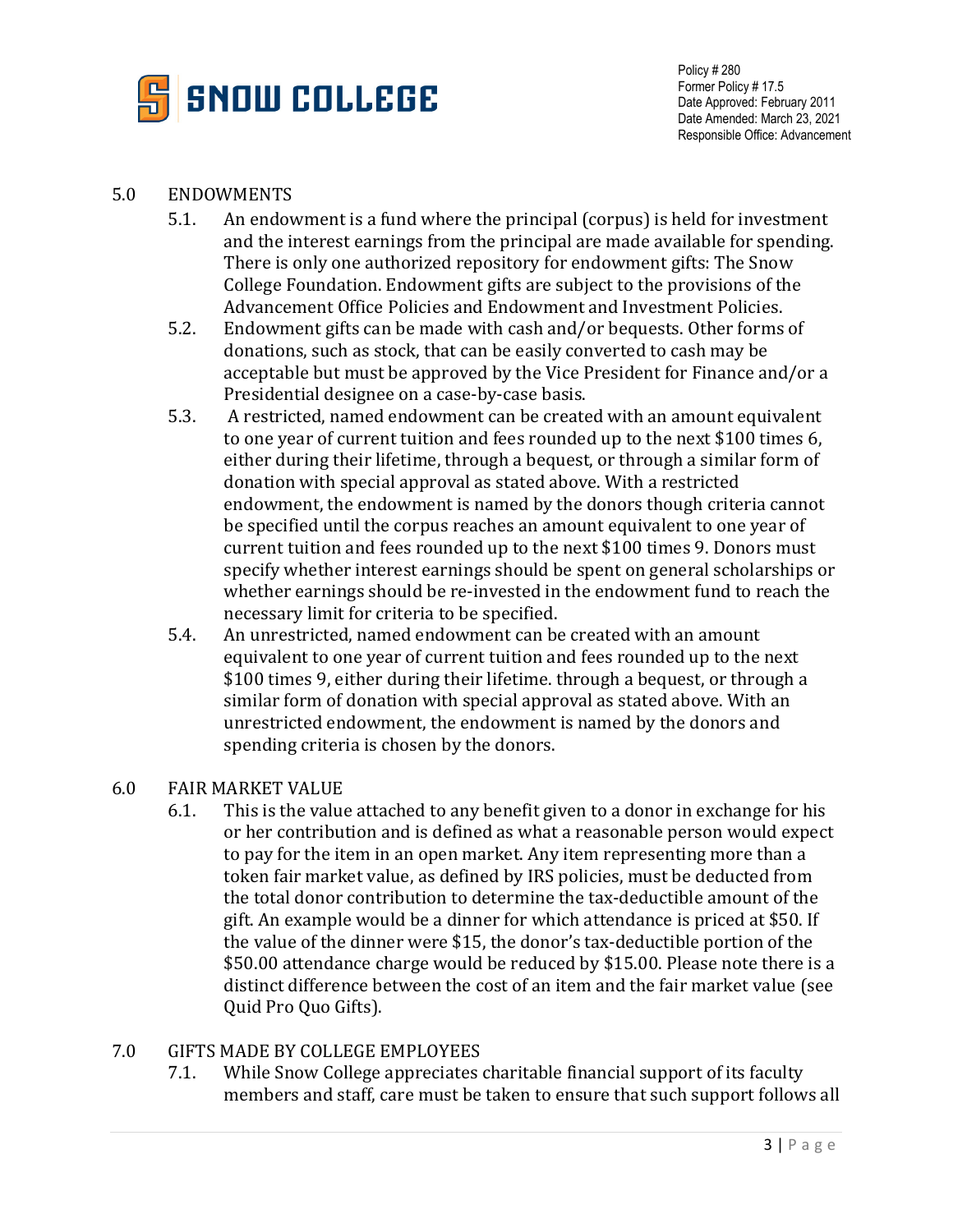

restrictions and requirements of the College, the Board of Regents, the State of Utah and the Internal Revenue Service. Internal Revenue Code section 170 allows a donor to receive a tax deduction for charitable contributions (gifts) made during the year to qualified organizations such as the Snow College Foundation. Deductibility is ascertained by donor intent. Generally, contributions made by College employees to the Foundation are tax deductible if they are made with a "detached and disinterested" generosity. A faculty or staff member who wishes to contribute a gift in support of their department must submit an Employee Donor Agreement Form. A faculty or staff member who wishes to contribute to a gift account from which they may benefit must submit a letter stating the following;

- (a) The gift account is for general purposes of the unit and is not specifically related to the donor's research or other work.
- (b) The funds from the gift account are dispensed impartially and the donor is not the signer on the account, and
- (c) The sum of the gifts from the donor, his or her immediate family and/or other related entities do not constitute the majority of the funds in the account.
- (d) This letter must be signed and dated by the faculty or staff donor, approved in writing by the responsible Dean or Department Head, attached to the Raiser's Edge Gift Report and forwarded to the Central Gifts Office. The Central Gifts Office will forward the letter to the appropriate fund accountant at Sponsored Projects Services Office.

# 8.0 HONORARIA AS GIFTS<br>8.1. Honoraria are d

8.1. Honoraria are defined under IRS policy as payments for services rendered by the speaker and/or consultant and are reportable as income to that speaker or consultant for personal income tax purposes. Whereas in many cases the organization paying the honorarium makes the check payable to Snow College or one of its units, the honorarium still represents a payment for services rendered and is considered income to the speaker/consultant. If possible, the organization paying the honorarium should make the check payable to the individual. The individual will not receive a gift receipt for a directed honorarium. Faculty or staff members who receive honoraria are welcome to donate these payments to the College, and he or she will benefit from the charitable deduction as a result, however to remain in compliance with IRS code, the check must be from the faculty or staff member and not the organization issuing the honoraria

### 9.0 INTERNSHIPS

9.1. Internships are established from funds given to Snow College academic departments by agencies, corporations or businesses to support student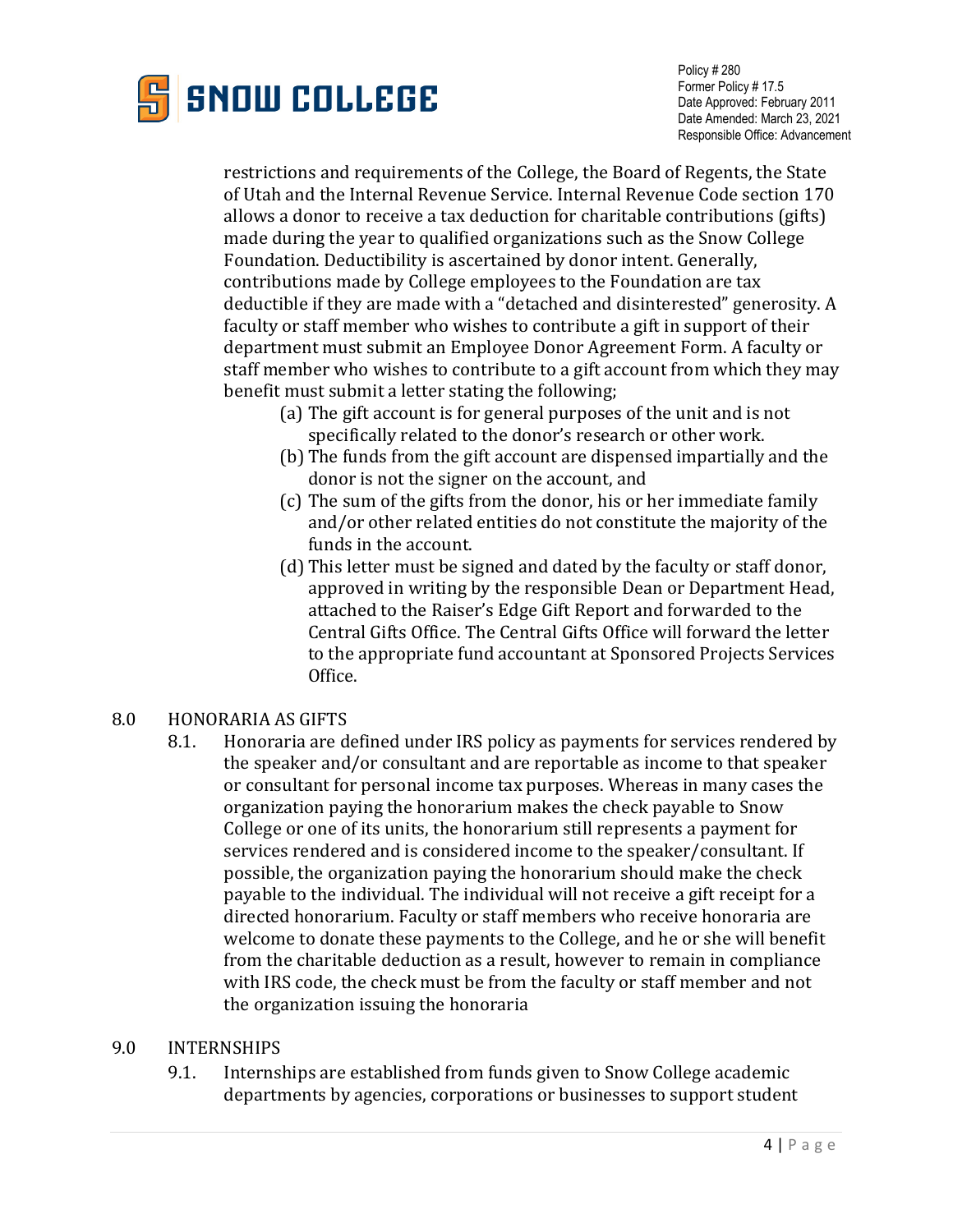

interns. When a donor and Snow College have agreed, the College will administer internship funds.

- 10.0 MEMORIAL GIFTS
	- 10.1. Memorial gifts are made in memory of a deceased person. The donation can be designated to a variety of purposes, including, but not limited to, scholarships, research, and academic support. A memorial gift may also be unrestricted in nature. Memorial gifts cannot be used to establish a named endowment unless the sum total of gifts received reaches or exceeds the amount as established in *Section 5.0 Endowments* of this policy. Note: The Advancement Office will receipt these gifts, but the benefiting unit should acknowledge them because of the sensitive nature of these gifts. If a notificant is specified with the gift, the Advancement Office will periodically send an acknowledgement including the names of donors (but not amounts) who have made gifts in memory of the deceased.

#### 11.0 IN-KIND GIFTS

- 11.1. These are non-monetary assets or property, such as stocks and securities; real estate; and other items requiring more than nominal effort to convert into cash. There are two kinds of these non-cash gifts:
	- (a) Related Use: These are in-kind gifts that are to be used as-is by the receiving department or unit. Related use gifts should be processed through the Advancement Office.
	- (b) Unrelated Use: These are in-kind gifts that are given with the intention that the College will convert these items into cash, usually by selling the item. Unrelated use gifts should also be processed through the Advancement
- 11.2. With the exception of stocks and securities, and in accordance with IRS regulations, the donor is responsible for determining the value of in-kind gifts. Donors should establish the fair market value of the gift with a recognized independent appraiser. A "qualified appraisal" is required by the IRS to substantiate a donor's charitable deduction for in-kind gifts with a value of \$5,000 or more. College personnel are not qualified appraisers, and federal regulations do not permit the College to give appraisals or estimates of value (see Gifts Other Than Monies).
- 12.0 OFFICIAL RECEIPT DATE
	- 12.1. The official receipt date will normally reflect the date of processing. Establishing the official date of the gift is the responsibility of the donor per IRS regulations; however, we can assist donors by being aware of the following in seasonal periods where the date of gift is critical (end of calendar year, for example).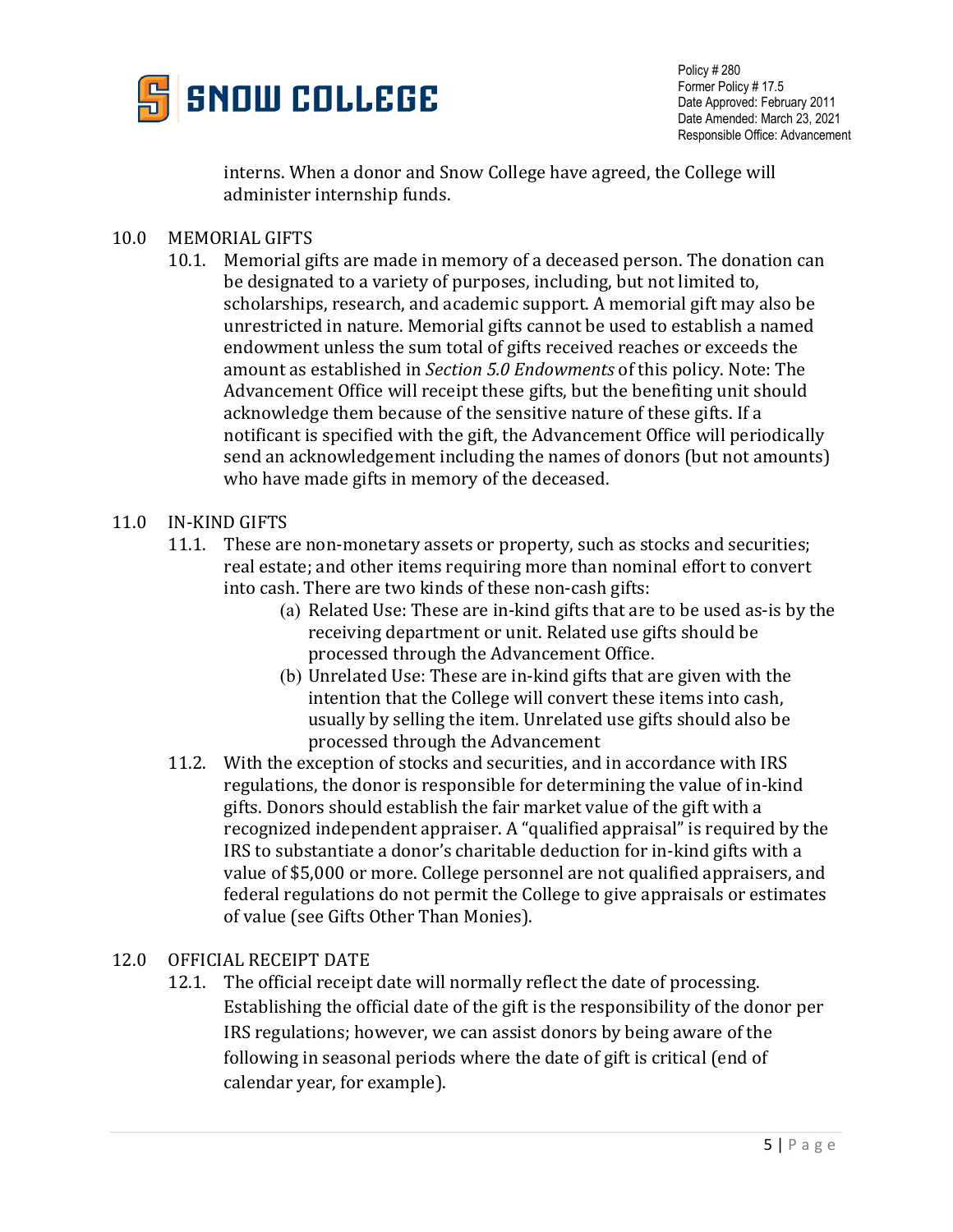

- (a) If the check has been mailed through the US Postal Service, the
- postmark on the envelope can be used to establish date of gift. (b)If the gift has been sent via FedEx, etc. the date of gift is the date it was accepted by a College representative.
- (c) If gift is made by a credit card, the date of gift is the date the charge was actually accepted by the credit card company.

## 13.0 GIFT PLEDGE AND GIFT COMMITMENTS

- 13.1. A donor's promise to give money or other property at some specific time in the future may take two forms, a legally binding pledge or a gift commitment. These approved forms must be used to record a gift promise to the College. (See Pledge and Commitment forms)
	- (a) Gift Pledge: A legally binding agreement in the form of a contract, where both parties have agreed to specific described actions. Only those parties who have signed the pledge agreement may fulfill the terms of the pledge. A gift pledge payment from any other source (including a donor advised fund, family foundation, etc.) should not be used to make payments on a gift pledge as it could result in an adverse tax or financial result to the donor.
	- (b) Gift Commitment: A completed gift commitment form records a donor's intention to make a defined gift over a period of time for a specified purpose. It is not a legally binding agreement, but serves to document a commitment to make a gift. This form gives the donor the greatest flexibility in fulfilling their commitment as there are no legal constraints on how a gift commitment may be satisfied.
- 13.2. Under certain circumstances a Gift Pledge is required. Examples are expenditures that will require borrowing of funds commercially to meet College objectives, or capital construction projects where facility naming rights will be used as part of the acknowledgment process or other circumstances where the College is relying on the pledge.

### 14.0 OUID PRO OUO GIFTS

14.1. A quid pro quo donation is one in which the donor's payment is made partly as a contribution, partly in payment of goods received. An example would be a contribution of \$50 required to attend a dinner, \$15 of which covers the value of the dinner (see Fair Market Value).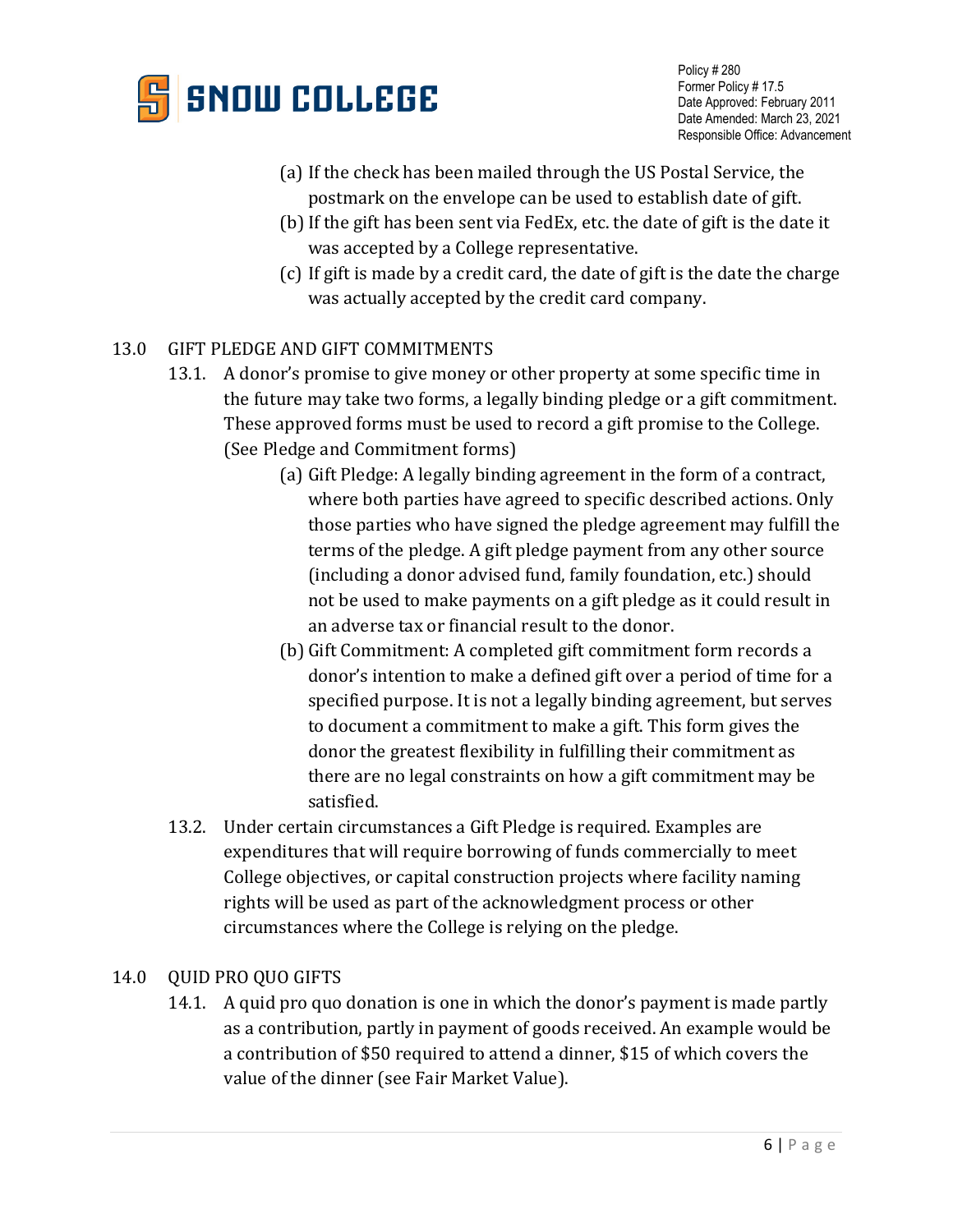

## 15.0 RAFFLES

15.1. The price of entering a raffle is a purchase and is not considered a gift. All raffle tickets must state clearly on the ticket that this purchase is not a taxdeductible donation. Raffles must conform to specific rules, so it is important that a department contact the Advancement Office prior to holding a raffle.

### 16.0 RESPONSIBILITES FOR GIFT MONIES

16.1. Acceptance of any gift signifies the College/Foundation's willingness to administer gift funds in compliance with donor directions. Responsibility of initial acceptance lies with the Advancement Office. Responsibility of further monitoring of gift funds for compliance lies with the department or division head.

### 17.0 RESTRICTED GIFTS

17.1. Restricted gifts are received with the stipulation that the contribution be used for a specific purpose such as faculty recruitment, equipment purchases, student financial assistance or research other than for contract research purposes. Gifts may also be restricted to support the research performed by a specific individual. While the funds may be unrestricted to Dr. X, from the College's point of view these funds are restricted since they may only be used to support the research performed Dr. X. This type of gift is still a gift to the College and is not the property of the individual (see Transfer of UA Gift Funds).

#### 18.0 SCHOLARSHIP GIFTS

18.1. Scholarship gifts support the education of students. Scholarships are awarded through the Office of Student Financial Aid according to criteria approved by the OSFA and the donor(s). Some scholarships are endowed; others are supported by annual donations. Payments from individuals or organizations for scholarships to specific students are not gifts or taxdeductible according to IRS regulations.

#### 19.0 SOFT CREDIT DONATIONS

19.1. Soft credit allows the College to acknowledge the efforts of persons other than the legal donor, who were instrumental in providing the gift, while not compromising the College's legal obligation to record and receipt the gift correctly. While these important people should be thanked, care must be